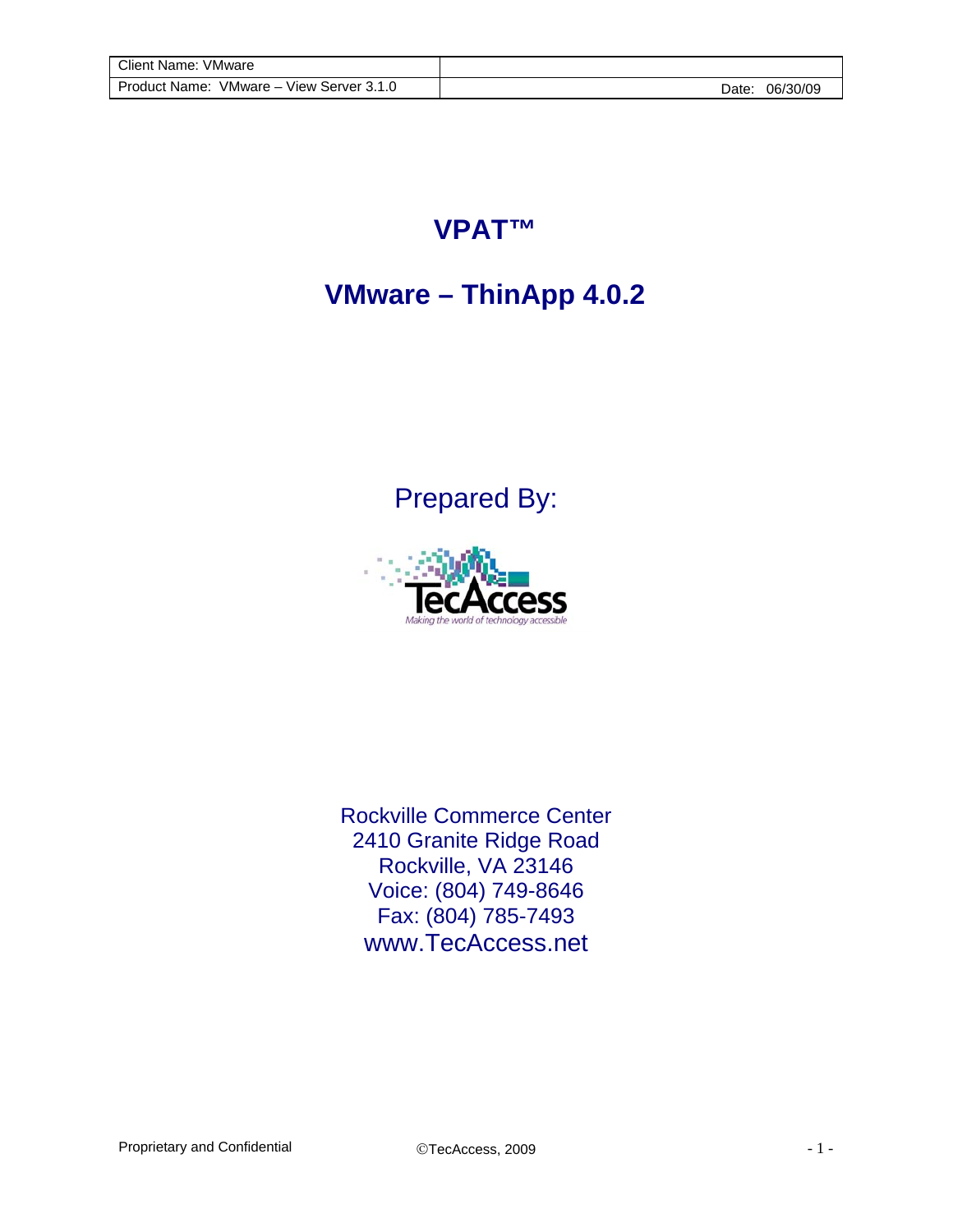## **VPAT**

**Product:** VMware – ThinApp 4.0.2 **Components covered:** VMware – ThinApp 4.0.2 **Contact for more information:** http://www.VMware.com **Date:** June 2009

| <b>Summary of Voluntary Product Accessibility Template</b>                      |                                 |                                                   |
|---------------------------------------------------------------------------------|---------------------------------|---------------------------------------------------|
| <b>Criteria</b>                                                                 | <b>Supporting Features</b>      | <b>Remarks and</b><br><b>Explanations</b>         |
| Section 1194.21 Software<br><b>Applications and Operating</b><br><b>Systems</b> | <b>Supports with Exceptions</b> | Please reference the<br>included 1194.21 section. |
| Section 1194.22 Web-<br>based Internet Information<br>and Applications          | Not Applicable                  |                                                   |
| Section 1194.23<br>Telecommunications<br>Products                               | Not Applicable                  |                                                   |
| Section 1194.24 Video and<br><b>Multimedia Products</b>                         | Not Applicable                  |                                                   |
| Section 1194.25 Self-<br>contained, Closed Products                             | Not Applicable                  |                                                   |
| Section 1194.26 Desktop<br>and Portable Computers                               | Not Applicable                  |                                                   |
| Section 1194.31 Functional<br>Performance Criteria                              | <b>Supports with Exceptions</b> | Please reference the<br>Included 1194.31 section. |
| Section 1194.41<br>Information,<br>Documentation and<br>Support                 | <b>Supports</b>                 | Please reference the<br>included 1194.41 section. |

## **Supporting Features (second column on VPAT)**

| Supports                        | Use this language when you determine the product<br>fully meets the letter and intent of the Criteria.                                                                           |
|---------------------------------|----------------------------------------------------------------------------------------------------------------------------------------------------------------------------------|
| <b>Supports with Exceptions</b> | Use this language when you determine the product<br>does not fully meet the letter and intent of the<br>Criteria, but provides some level of access relative<br>to the Criteria. |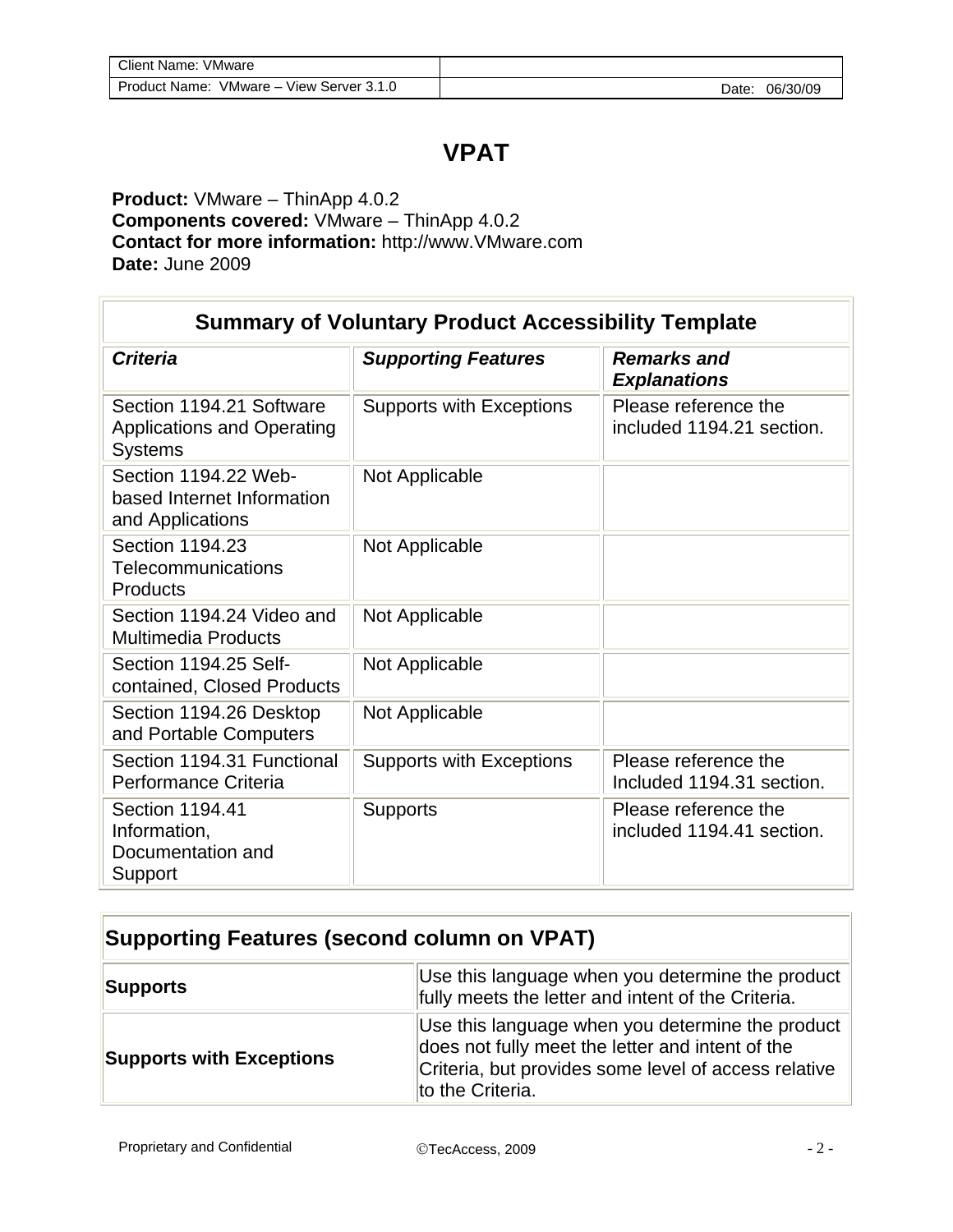| Client Name:<br>VMware     |          |
|----------------------------|----------|
| <b>Product Name:</b>       | 06/30/09 |
| VMware – View Server 3.1.0 | Date.    |

| <b>Supports through Equivalent</b><br><b>Facilitation</b>                  | Use this language when you have identified an<br>alternate way to meet the intent of the Criteria or<br>when the product does not fully meet the intent of<br>the Criteria.                                                                                                                                                                  |
|----------------------------------------------------------------------------|----------------------------------------------------------------------------------------------------------------------------------------------------------------------------------------------------------------------------------------------------------------------------------------------------------------------------------------------|
| <b>Supports when combined with</b><br><b>Compatible AT</b>                 | Use this language when you determine the product<br>fully meets the letter and intent of the Criteria when<br>used in combination with Compatible AT. For<br>example, many software programs can provide<br>speech output when combined with a compatible<br>screen reader (commonly used assistive<br>technology for people who are blind). |
| <b>Does not Support</b>                                                    | Use this language when you determine the product<br>does not meet the letter or intent of the Criteria.                                                                                                                                                                                                                                      |
| <b>Not Applicable</b>                                                      | Use this language when you determine that the<br>Criteria do not apply to the specific product.                                                                                                                                                                                                                                              |
| <b>Not Applicable - Fundamental</b><br><b>Alteration Exception Applies</b> | Use this language when you determine a<br>Fundamental Alteration of the product would be<br>required to meet the Criteria (see the access board<br>standards for the definition of "fundamental<br>alteration").                                                                                                                             |

| <b>Criteria</b>                                                                                                                                                                                                                                                                                                                                                                                                  | <b>Supporting</b><br><b>Features</b>         | <b>Remarks and explanations</b>                                                                                                 |
|------------------------------------------------------------------------------------------------------------------------------------------------------------------------------------------------------------------------------------------------------------------------------------------------------------------------------------------------------------------------------------------------------------------|----------------------------------------------|---------------------------------------------------------------------------------------------------------------------------------|
| (a) When software is designed to<br>run on a system that has a<br>keyboard, product functions shall be<br>executable from a keyboard where<br>the function itself or the result of<br>performing a function can be<br>discerned textually.                                                                                                                                                                       | <b>Supports</b>                              | The Windows based graphical user<br>interface (GUI) does allow keyboard<br>access to all screens and all<br>functions.          |
| (b) Applications shall not disrupt or<br>disable activated features of other<br>products that are identified as<br>accessibility features, where those<br>features are developed and<br>documented according to industry<br>standards. Applications also shall<br>not disrupt or disable activated<br>features of any operating system<br>that are identified as accessibility<br>features where the application | <b>Supports</b><br>with<br><b>Exceptions</b> | The Windows based GUI does honor<br>or extend some Windows high<br>contrast settings but does not allow<br>large font settings. |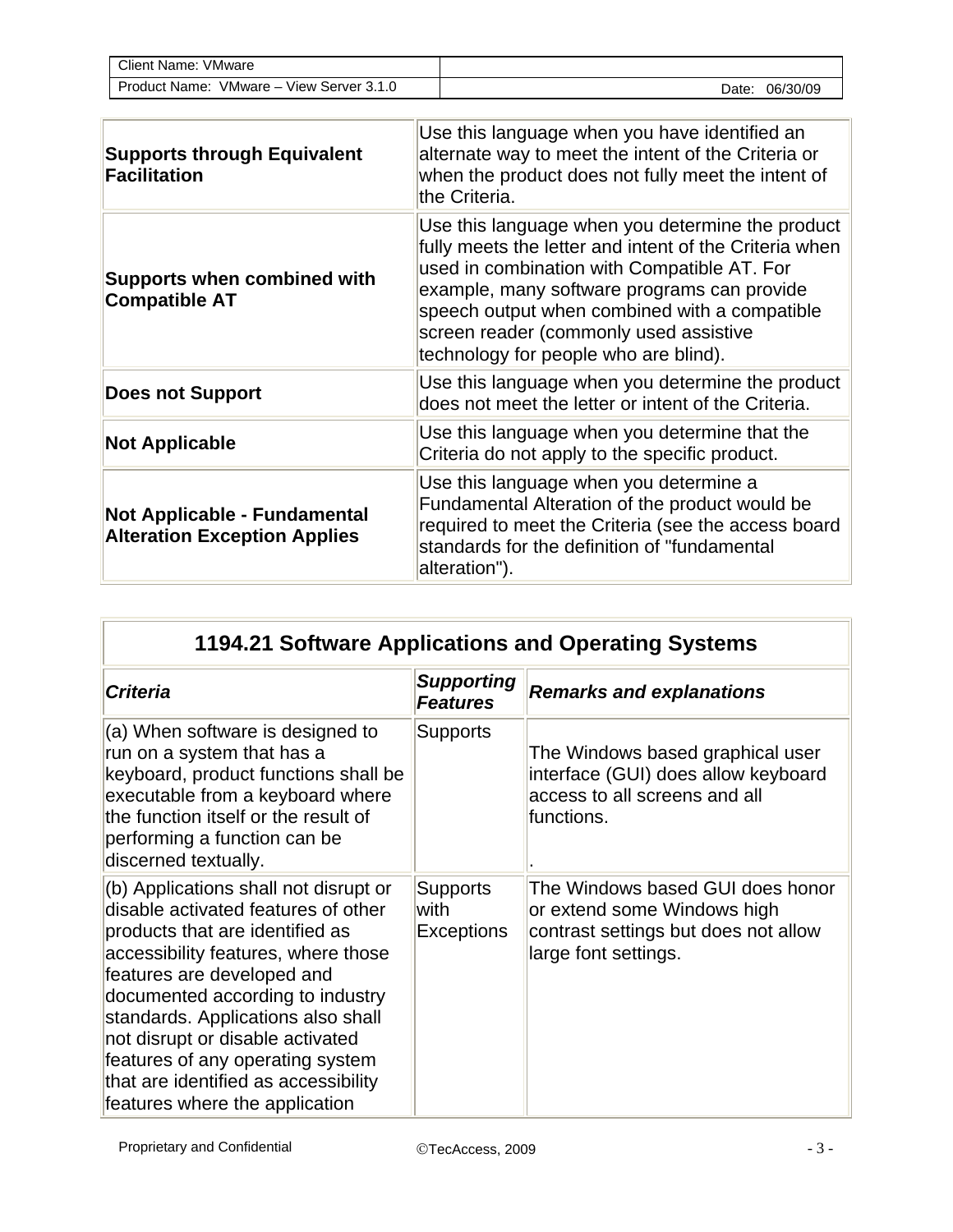| <b>Client Name: VMware</b>                  |                   |
|---------------------------------------------|-------------------|
| VMware - View Server 3.1.0<br>Product Name: | 06/30/09<br>Date: |

| programming interface for those<br>accessibility features has been<br>documented by the manufacturer of<br>the operating system and is<br>available to the product developer.                                                                                                                              |                                              |                                                                                                                                 |
|------------------------------------------------------------------------------------------------------------------------------------------------------------------------------------------------------------------------------------------------------------------------------------------------------------|----------------------------------------------|---------------------------------------------------------------------------------------------------------------------------------|
| (c) A well-defined on-screen<br>indication of the current focus shall<br>be provided that moves among<br>interactive interface elements as the<br>input focus changes. The focus shall<br>be programmatically exposed so<br>that Assistive Technology can track<br>focus and focus changes.                | <b>Supports</b>                              | The Windows based GUI does<br>provide accurate indicators of focus<br>on the current screen.                                    |
| (d) Sufficient information about a<br>user interface element including the<br>identity, operation and state of the<br>element shall be available to<br>Assistive Technology. When an<br>image represents a program<br>element, the information conveyed<br>by the image must also be available<br>in text. | <b>Supports</b>                              | The Windows based GUI does<br>provide accurate information to the<br>user of Assistive Technology.                              |
| (e) When bitmap images are used to<br>identify controls, status indicators, or<br>other programmatic elements, the<br>meaning assigned to those images<br>shall be consistent throughout an<br>application's performance.                                                                                  | <b>Supports</b>                              | Bitmap images are used in a<br>consistent manner.                                                                               |
| (f) Textual information shall be<br>provided through operating system<br>functions for displaying text. The<br>minimum information that shall be<br>made available is text content, text<br>input caret location, and text<br>attributes.                                                                  | <b>Supports</b>                              |                                                                                                                                 |
| (g) Applications shall not override<br>user selected contrast and color<br>selections and other individual<br>display attributes.                                                                                                                                                                          | <b>Supports</b><br>with<br><b>Exceptions</b> | The Windows based GUI does honor<br>or extend some Windows high<br>contrast settings but does not allow<br>large font settings. |
| (h) When animation is displayed, the Not<br>information shall be displayable in at Applicable<br>least one non-animated presentation                                                                                                                                                                       |                                              | There is no animation in the<br>application                                                                                     |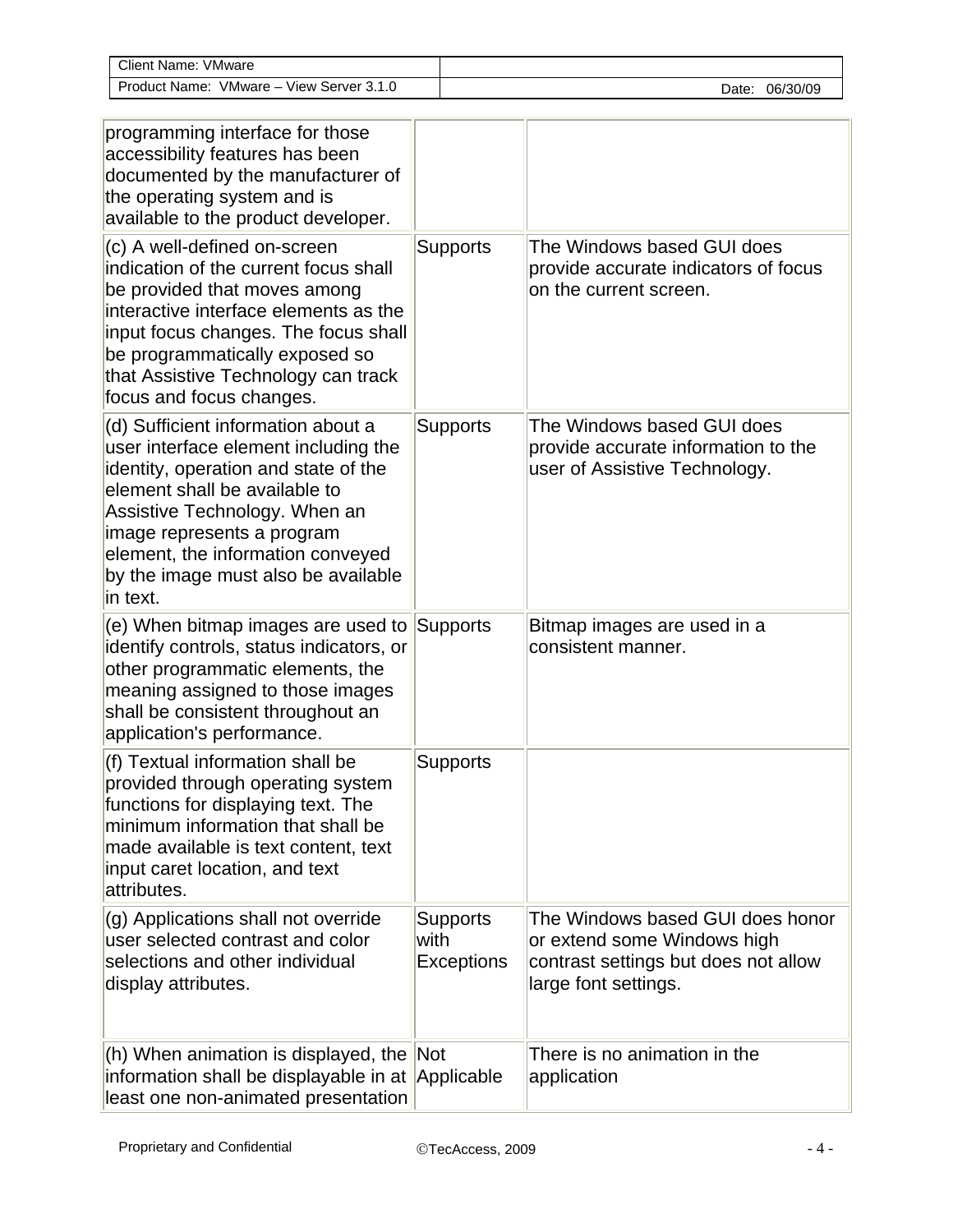| Client Name:<br><b>VMware</b>                            |                   |
|----------------------------------------------------------|-------------------|
| <b>Product Name:</b><br>Server 3.1.0<br>VMware –<br>View | 06/30/09<br>Date: |

| mode at the option of the user.                                                                                                                                                                                                                                  |                          |                                                                                                                                                                          |
|------------------------------------------------------------------------------------------------------------------------------------------------------------------------------------------------------------------------------------------------------------------|--------------------------|--------------------------------------------------------------------------------------------------------------------------------------------------------------------------|
| (i) Color coding shall not be used as<br>the only means of conveying<br>information, indicating an action,<br>prompting a response, or<br>distinguishing a visual element.                                                                                       | <b>Supports</b>          | This product does not use color<br>coding as the only means to convey<br>information, indicating an action,<br>prompting responses or distinguishing<br>visual elements. |
| (i) When a product permits a user to<br>adjust color and contrast settings, a<br>variety of color selections capable of<br>producing a range of contrast levels<br>shall be provided.                                                                            | <b>Not</b><br>Applicable | The Windows based application does<br>not permit a user to adjust color or<br>contrast settings.                                                                         |
| (k) Software shall not use flashing or<br>blinking text, objects, or other<br>elements having a flash or blink<br>frequency greater than 2 Hz and<br>lower than 55 Hz.                                                                                           | Supports                 | No flashing or blinking text is used in<br>this product.                                                                                                                 |
| (I) When electronic forms are used,<br>the form shall allow people using<br>Assistive Technology to access the<br>information, field elements, and<br>functionality required for completion<br>and submission of the form,<br>including all directions and cues. | <b>Supports</b>          | When using the Windows based GUI<br>4.0 all form fields are accessible to<br>Assistive Technology (AT).                                                                  |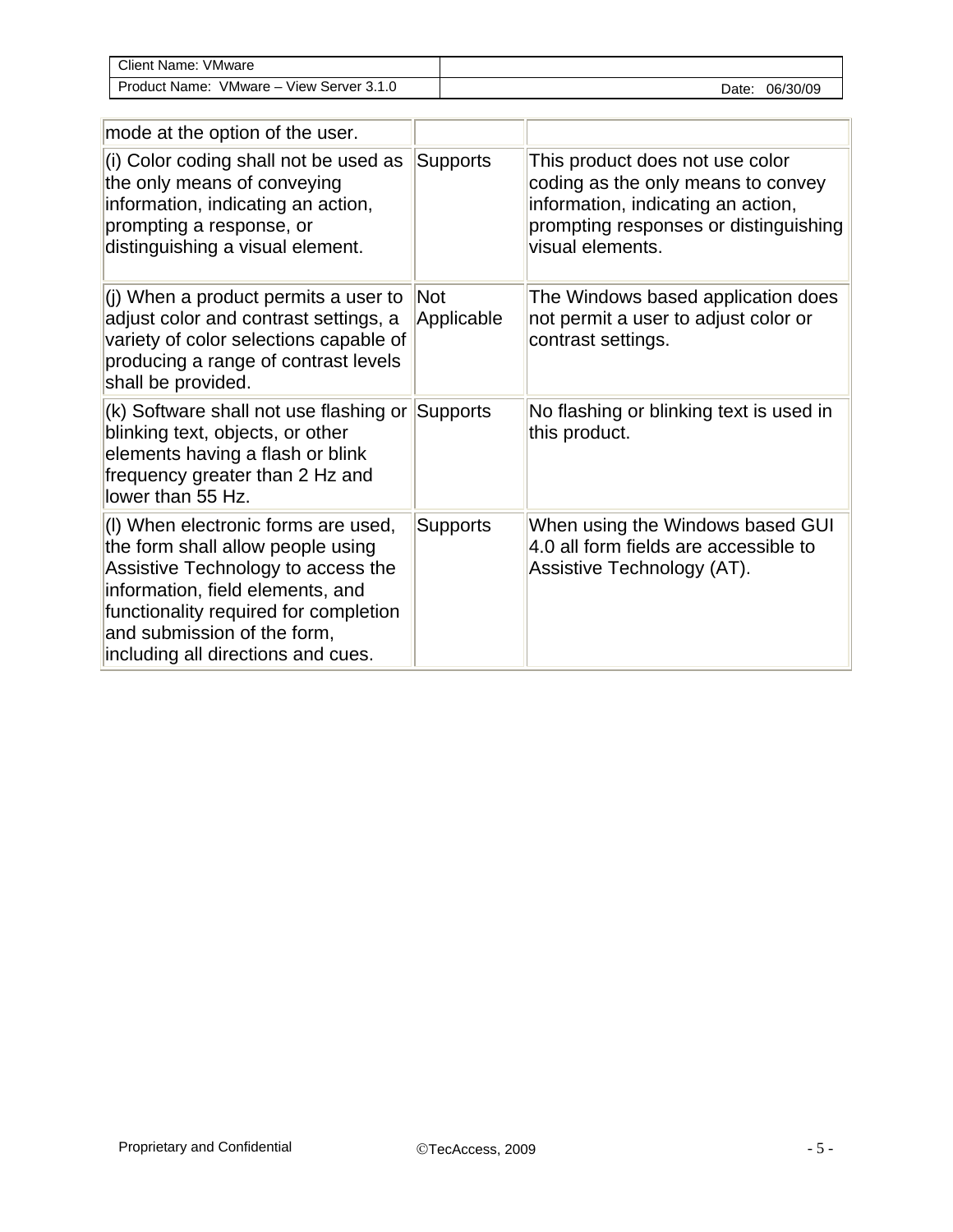| Client Name: \<br>VMware   |          |
|----------------------------|----------|
| VMware - View Server 3.1.0 | 06/30/09 |
| Product Name:              | Date:    |

| 1194.31 Functional performance criteria                                                                                                                                                                                                                                                                                             |                                      |                                                                                                                                                                                                                                                                                                                                                      |
|-------------------------------------------------------------------------------------------------------------------------------------------------------------------------------------------------------------------------------------------------------------------------------------------------------------------------------------|--------------------------------------|------------------------------------------------------------------------------------------------------------------------------------------------------------------------------------------------------------------------------------------------------------------------------------------------------------------------------------------------------|
| <b>Criteria</b>                                                                                                                                                                                                                                                                                                                     | <b>Supporting</b><br><b>Features</b> | <b>Remarks and explanations</b>                                                                                                                                                                                                                                                                                                                      |
| (a) At least one mode of operation<br>and information retrieval that does<br>not require user vision shall be<br>provided, or support for assistive<br>technology used by people who are<br>blind or visually impaired shall be<br>provided.                                                                                        | <b>Supports</b>                      | The Windows based GUI accessed<br>through the VMware vSphere client<br>Does not provide total support for AT.<br>The Web based GUI accessed through<br>the VMware View Web Admin Client<br>Does not provide total support for AT.                                                                                                                    |
| (b) At least one mode of operation<br>and information retrieval that does<br>not require visual acuity greater than<br>20/70 shall be provided in audio and<br>enlarged print output working<br>together or independently, or<br>support for assistive technology<br>used by people who are visually<br>impaired shall be provided. | <b>Supports</b>                      | Screen magnification users can use<br>SSH to access the server from an<br>accessible computer.<br>The Windows based GUI accessed<br>through the VMware vSphere client<br>allows use of screen magnification<br>software.<br>The Web based GUI accessed through<br>the VMware VI Web Access Client<br>allows use of screen magnification<br>software. |
| (c) At least one mode of operation<br>and information retrieval that does<br>not require user hearing shall be<br>provided, or support for assistive<br>technology used by people who are<br>deaf or hard of hearing shall be<br>provided.                                                                                          | <b>Supports</b>                      | User hearing is not required.                                                                                                                                                                                                                                                                                                                        |
| (d) Where audio information is<br>important for the use of a product, at Applicable<br>least one mode of operation and<br>information retrieval shall be<br>provided in an enhanced auditory<br>fashion, or support for assistive<br>hearing devices shall be provided.                                                             | <b>Not</b>                           | Audio information is not used.                                                                                                                                                                                                                                                                                                                       |
| (e) At least one mode of operation<br>and information retrieval that does                                                                                                                                                                                                                                                           | <b>Supports</b>                      | User speech is not required.                                                                                                                                                                                                                                                                                                                         |